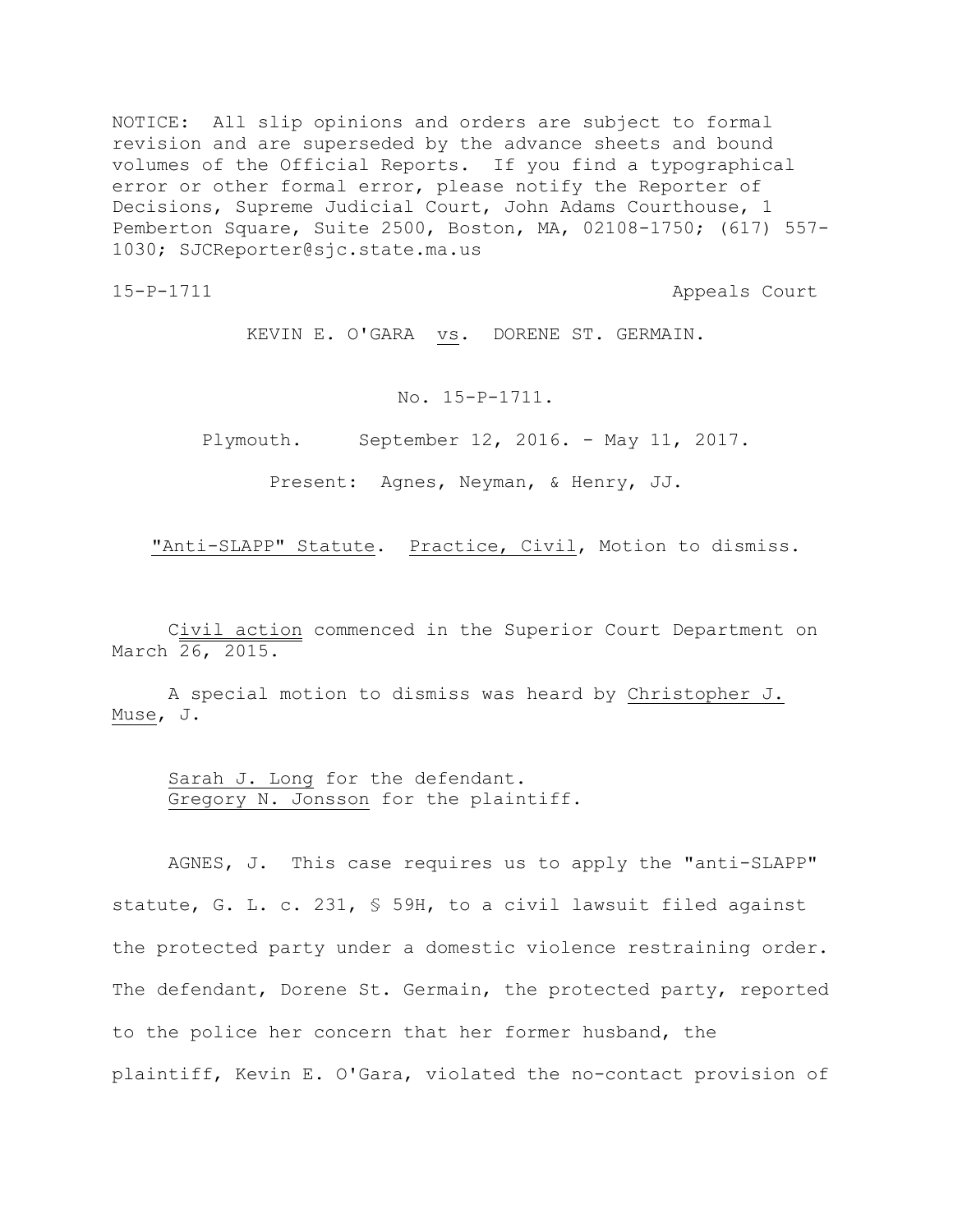the order by mailing documents to her. The police investigated the complaint and arrested O'Gara. Even though the criminal charges against O'Gara were dismissed, we conclude that St. Germain's conduct in reporting her concern to the police was petitioning activity under the anti-SLAPP statute and, in the circumstances of this case, the retaliatory civil suit filed against her was based entirely on her petitioning activity and therefore should have been dismissed.

St. Germain obtained a permanent restraining order that barred O'Gara from contacting her, except to notify her of "court proceedings . . . by mail, or by sheriff, or other authorized officer when required by statute or rule." $\mathbf{I}$ St. Germain obtained the initial protective order in 1997, several years after her divorce from O'Gara. Thereafter, O'Gara sought unsuccessfully on several occasions to have the protective order modified or vacated.

On April 1, 2014, St. Germain reported to the police that O'Gara contacted her by mail in violation of the permanent order. The New Bedford police department assigned Officer Randal Barker to investigate the matter. Later that day, as a

L,

 $1$  This language appears in section A(2) of the printed form used to memorialize G. L. c. 209A orders. Under G. L. c. 209A, § 9, responsibility for the design of the standard form of the protective order is assigned to "the administrative justices of the superior court, probate and family court, district and the Boston municipal court departments."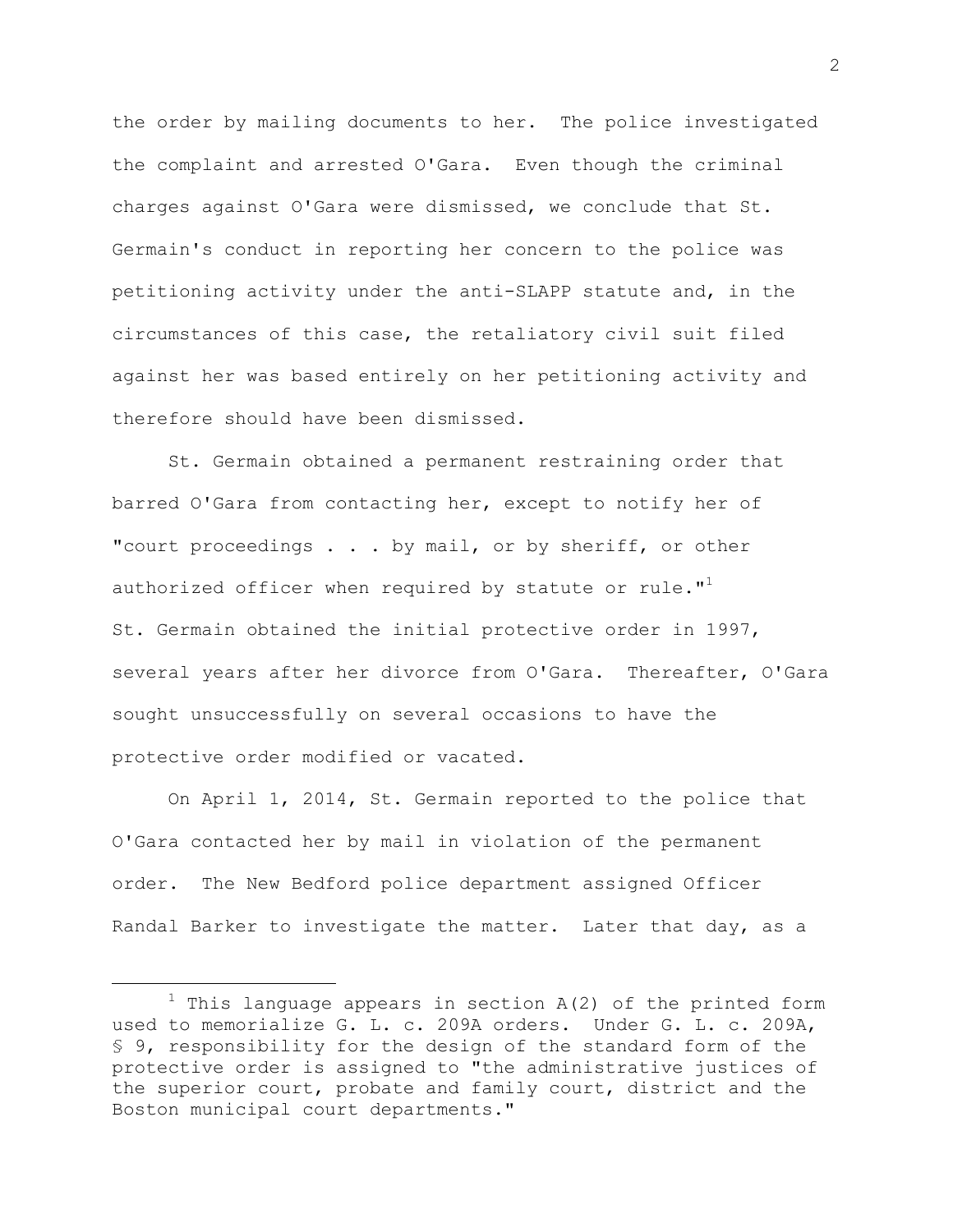result of his investigation, O'Gara was arrested and charged with a criminal violation of the abuse prevention order. That charge was later dismissed on the ground that there was insufficient evidence to prove that O'Gara violated the order.<sup>2</sup> O'Gara, in turn, filed this civil lawsuit against St. Germain alleging that she caused Officer Barker to arrest him without probable cause.<sup>3</sup> St. Germain responded by filing a special motion to dismiss under G. L. c. 231, § 59H, asserting that the lawsuit was based entirely on her protected petitioning activity. A judge of the Superior Court denied the motion.

Background. The essential facts are not in dispute. $4$  On June 11, 1997, the New Bedford division of the Probate and

L,

 $3$  O'Gara's civil suit against St. Germain alleges (1) breach of contract, based on a marital separation agreement that survived the judgment of divorce in which the parties promised not to harass or molest each other, (2) abuse of process, (3) malicious prosecution, (4) intentional interference with business relations, and (5) intentional infliction of emotional distress all allegedly resulting from his unlawful arrest.

<sup>4</sup> The judge had before him St. Germain's affidavit, Officer Barker's written narrative, O'Gara's verified civil complaint and memoranda of law, and other papers filed by counsel. The judge did not rule on whether St. Germain met her initial, threshold burden under G. L. c. 231, § 59H. The proper resolution of a § 59H motion does not necessarily require judicial fact finding. Instead, as we explain in the text infra, if the moving party meets her threshold burden of demonstrating that the lawsuit against her is based solely on

 $2$  The record before us does not contain the papers in that criminal case, but St. Germain does not dispute O'Gara's characterization of the reason for the dismissal of the criminal charges and we assume it is accurate.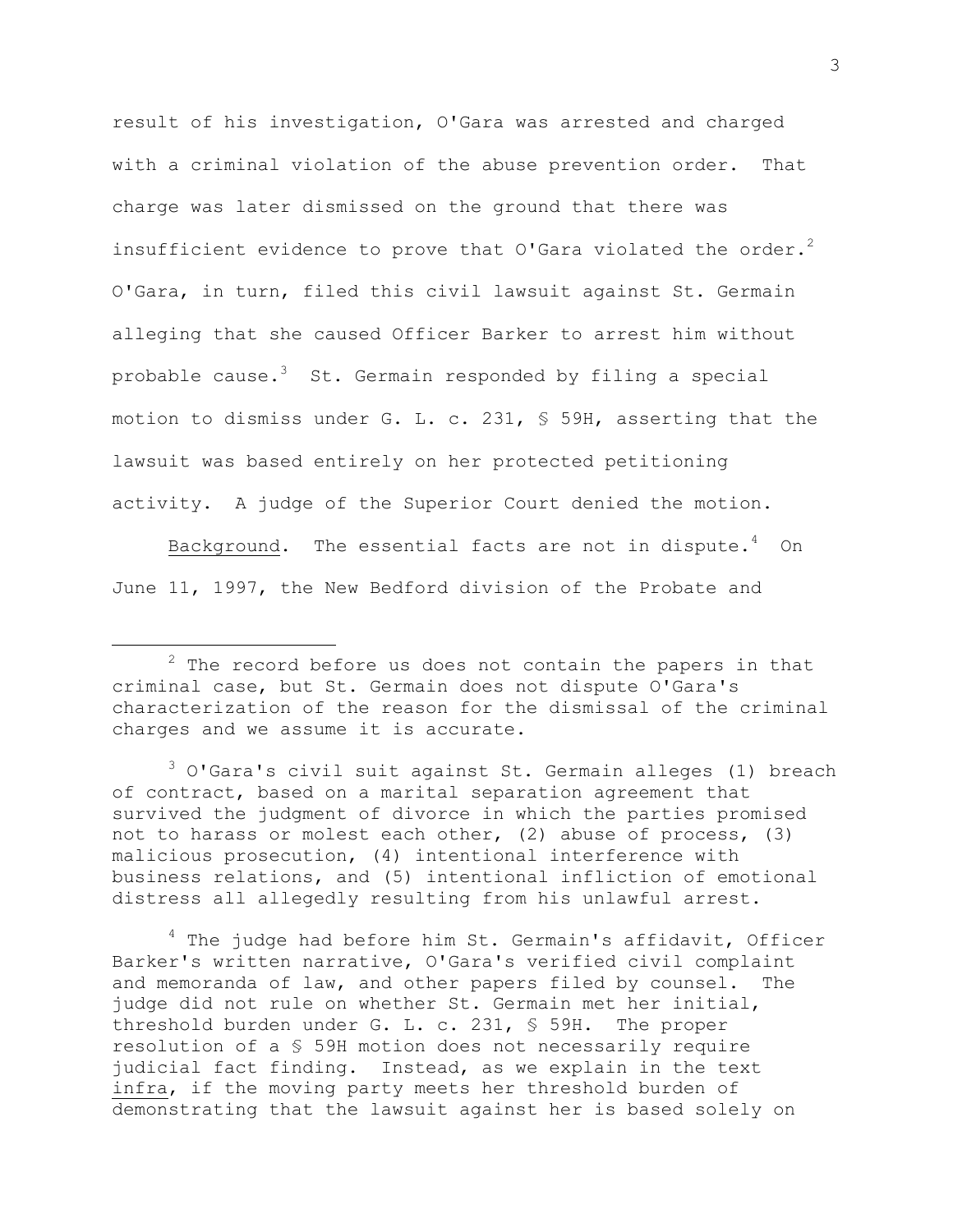Family Court issued a G. L. c. 209A abuse prevention order on behalf of St. Germain, directing O'Gara not to contact her except for "[n]otification of court proceedings -- by mail, or by sheriff or other authorized officer when required by statute or rule."<sup>5</sup> The c. 209A order contained the warning required by statute; namely, "VIOLATION OF THIS ORDER IS A CRIMINAL OFFENSE punishable by imprisonment or fine or both." See G. L. c. 209A, § 7.

Subsequent to St. Germain's order becoming permanent, O'Gara filed a number of unsuccessful motions to vacate the order. In each instance, the papers sent by O'Gara to St. Germain bore a stamp indicating that they had been filed first with the registrar's office of the Probate and Family Court. On March 28 and 29, 2014, St. Germain received letters at her parents' home in New Bedford, an address covered by the permanent restraining order. One of the envelopes contained a

her petitioning activity, as in this case, the party opposed to the motion must demonstrate that a reasonable person could not conclude that the moving party's conduct had a basis "in fact or law." At this second stage of the analysis by the judge, factual disputes are not necessarily resolved. Instead, on the basis of the evidence before the court, the judge must determine if there is any reasonable factual support or arguable basis in law for the moving party's petitioning activity. If the answer is yes, the motion must be allowed. Keegan v. Pellerin, 76 Mass. App. Ct. 186, 190 (2010).

L,

 $5$  In February, 2001, the Probate and Family Court made the order a permanent order upon its finding that "anything less than permanent is unwarranted by the facts."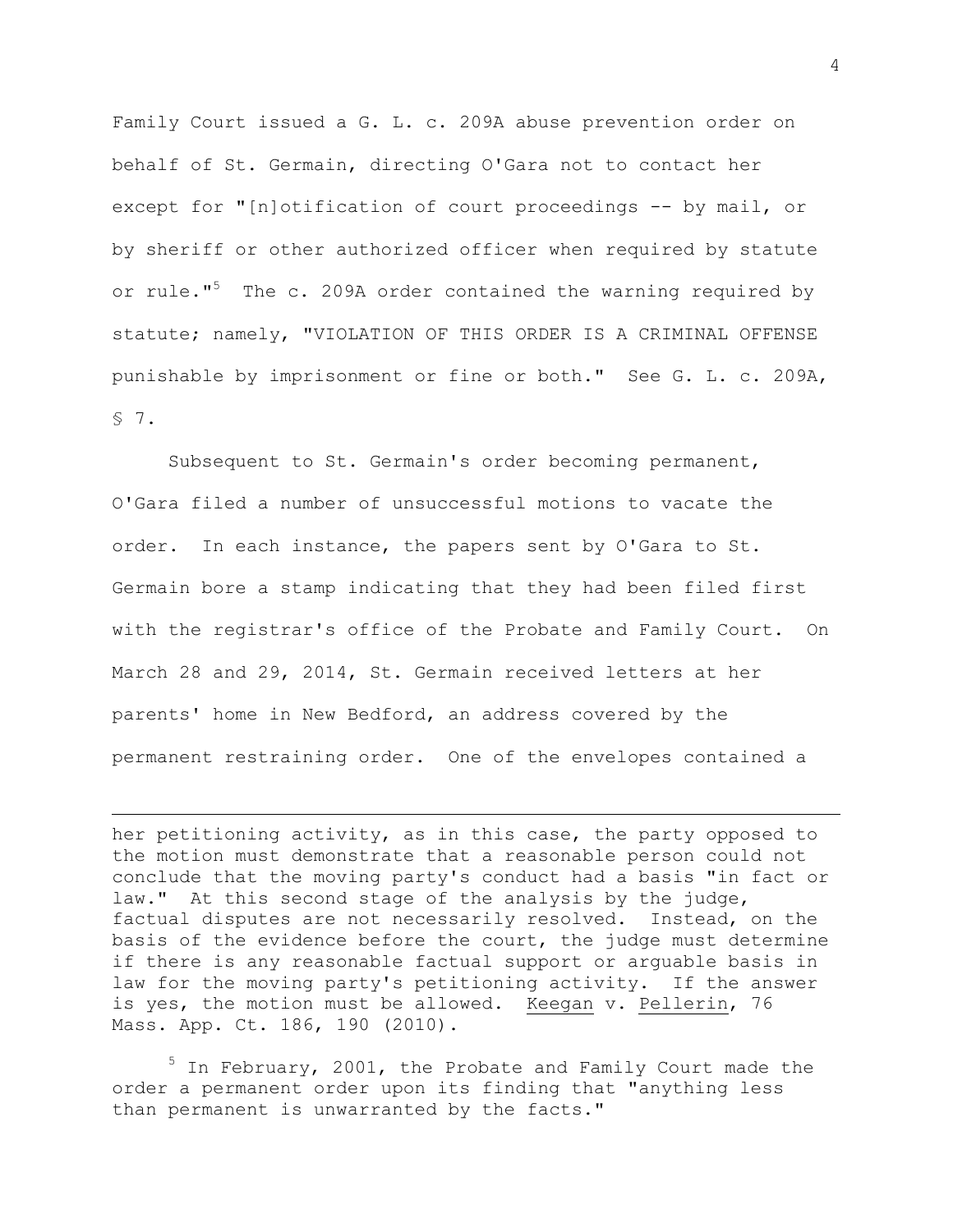handwritten motion on a preprinted Probate and Family Court form, dated February 23, 2014, and signed by O'Gara, who at the time was self-represented, again asking the Probate and Family Court to vacate the permanent abuse prevention order and to turn over statements and hospital records filed by St. Germain in support of her request for a permanent restraining order. The motion form also included handwriting indicating that it was scheduled to be heard by the court sitting in Taunton on April 7, 2014. There was a second page in the envelope, which was a handwritten certificate of service signed by O'Gara, also on a preprinted Probate and Family Court form, dated March 28, 2014. Neither the motion nor the certificate bear a court stamp or court seal, or any indication that they had actually been filed in the Probate and Family Court. A copy of this pleading is part of the record on appeal.<sup>6</sup>

St. Germain did not simply assume that the papers mailed to her by O'Gara were not genuine documents in a court proceeding. Instead, on the following business day, St. Germain called the Probate and Family Court and spoke to an unidentified person. In her affidavit filed in support of her motion to dismiss, St. Germain stated that she was informed "by the clerk that there was no record whatsoever of the unstamped documents I had

a<br>B

 $6$  There was also a second envelope that contained a second motion to vacate a G. L. c. 258E harassment order that had been obtained by the parties' daughter against O'Gara.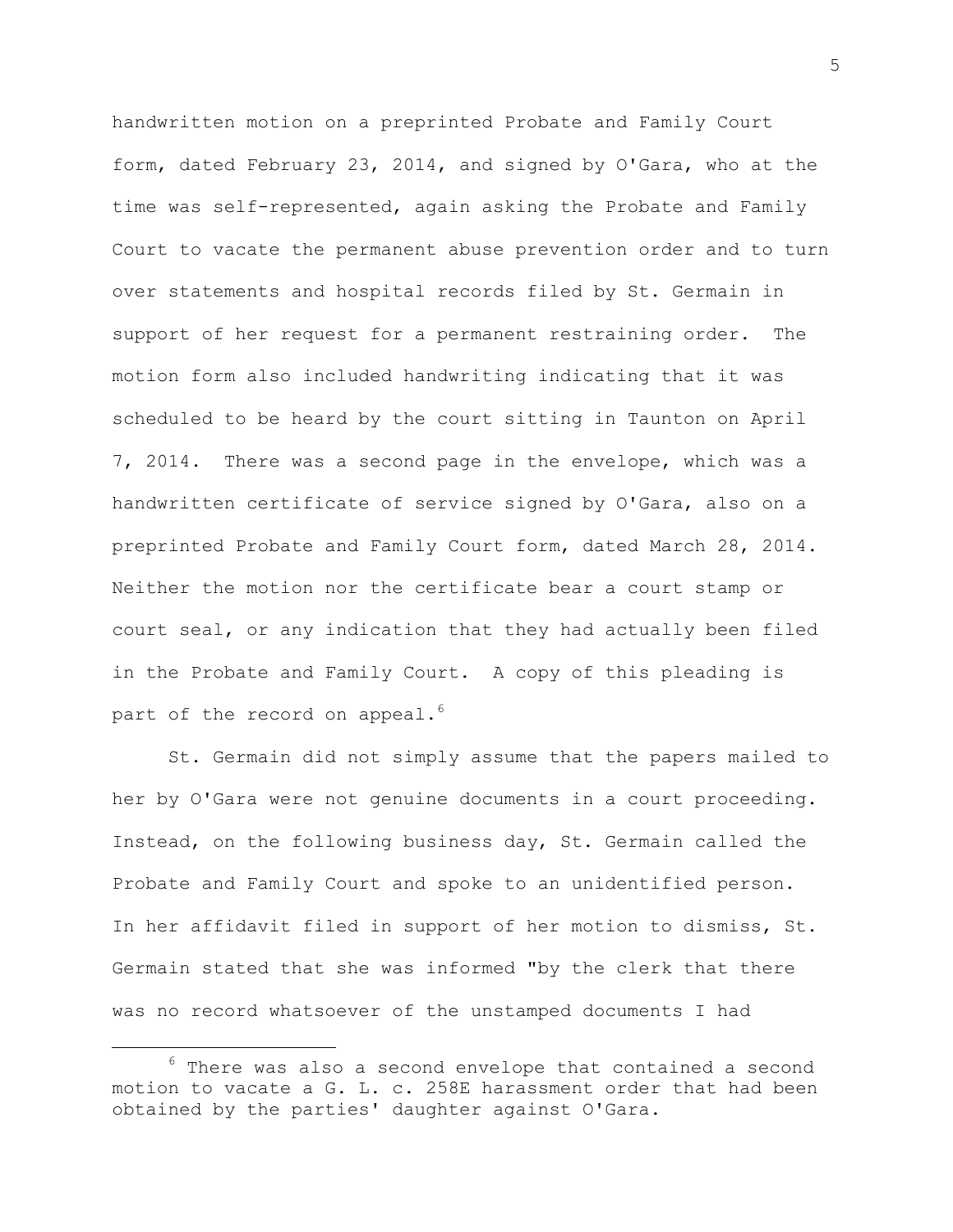received." St. Germain next contacted the New Bedford police department and reported that O'Gara mailed "unstamped" documents to her and that she was "concerned" that he had "violated his restraining order." Officer Randal Barker was assigned to the case and met with St. Germain at her parents' home. Officer Barker inspected and obtained copies of the documents mailed to St. Germain by O'Gara. Officer Barker conducted his own investigation. In his written police narrative, he stated that he contacted the Probate and Family Court and learned that "the motions in question were not logged in the courts and do not exist."<sup>7</sup> Officer Barker then made arrangements with another local police department to arrest the defendant for violating the permanent restraining order. O'Gara was arrested without

L,

 $7$  In his police report, Officer Barker stated that St. Germain told him that she was informed by the Probate and Family Court "that the motions did not exist and were falsified." O'Gara attaches significance to the differences between St. Germain's account of what she was told by someone at the Probate and Family Court, which is set forth in her affidavit, and the account of what she was told that is set forth in Officer Barker's police report. The parties do not dispute that St. Germain and Officer Barker were told by someone at the Probate and Family Court, prior to O'Gara's arrest, that the motions he mailed to St. Germain had not been filed in court. For the reasons we discuss in the text infra, whether St. Germain was informed that the papers mailed to her by O'Gara were falsified or not, is not material to the outcome of this case.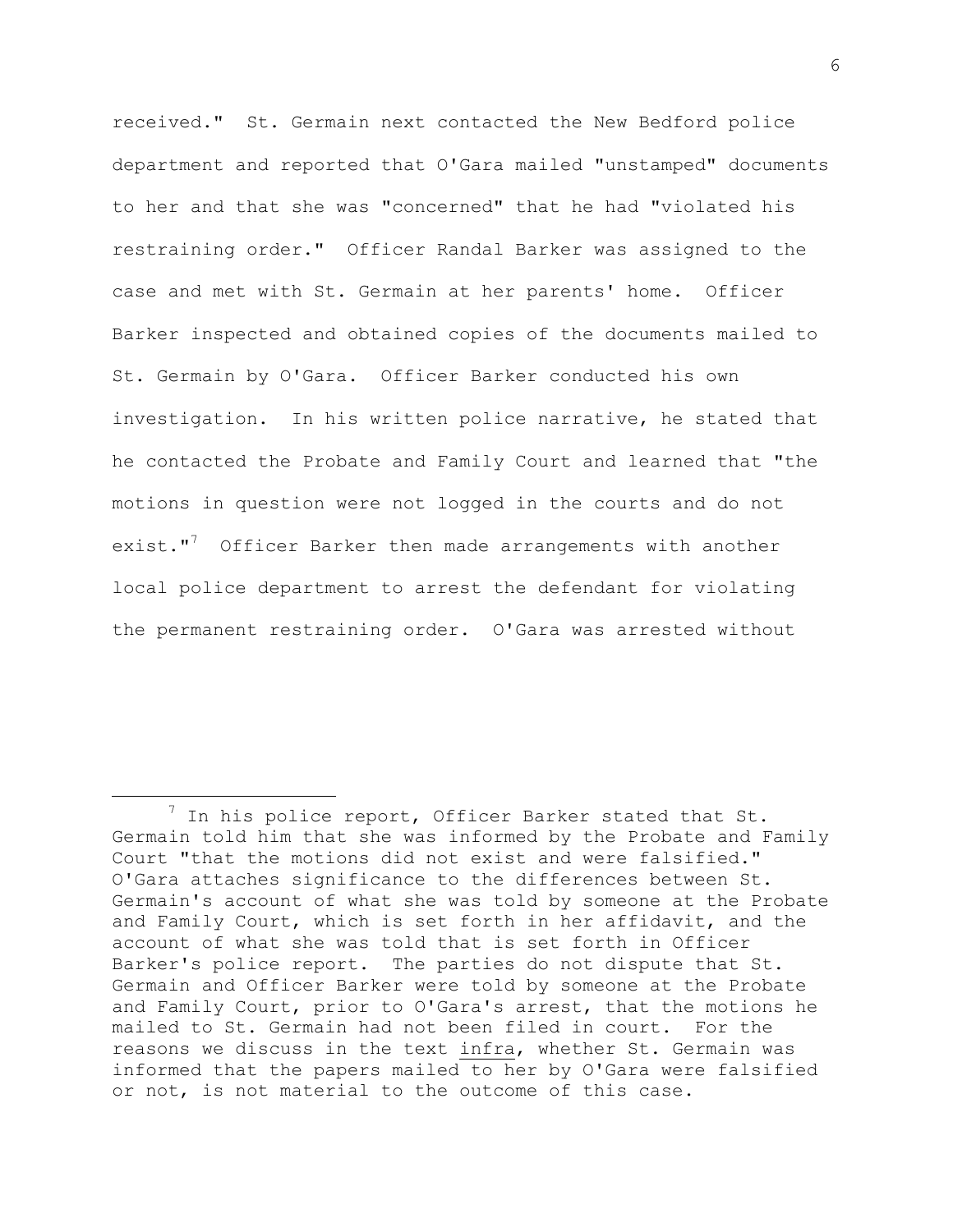incident during the daytime at his place of business and brought to the New Bedford police department for booking. $8$ 

From the outset, O'Gara told the police that "he sent those letters to the victim by the authority of the court." O'Gara was charged in the District Court with violating a c. 209A order. The charges were later dismissed by a judge who determined that the evidence to support them was insufficient. Following the dismissal of the criminal charges, O'Gara filed this lawsuit against St. Germain, seeking damages. In turn, relying on § 59H, St. Germain filed a special motion to dismiss, asserting that O'Gara's claims were based solely on her legitimate petitioning activity, namely, her communications with the police reporting her belief that O'Gara violated the permanent abuse prevention order.

At the hearing on St. Germain's special motion to dismiss, additional facts emerged. It appears that prior to mailing the documents to St. Germain, O'Gara telephoned a court service that provides lawyers and parties with available dates for the hearing of motions so that proper notice can be given to the

 $8$  "With the enactment of G. L. c. 209A, § 6(7), the Legislature expanded the authority of the police to make warrantless arrests for certain misdemeanors in the context of domestic abuse." Commonwealth v. Jacobsen, 419 Mass. 269, 272 (1995). Violation of a permanent G. L. c. 209A no contact order is a misdemeanor in this Commonwealth punishable by a fine or a sentence served in the house of correction (or both). See G. L. c. 209A, § 7 par. 5. See also Richardson v. Boston, 53 Mass. App. Ct. 201, 203 & n.7 (2001).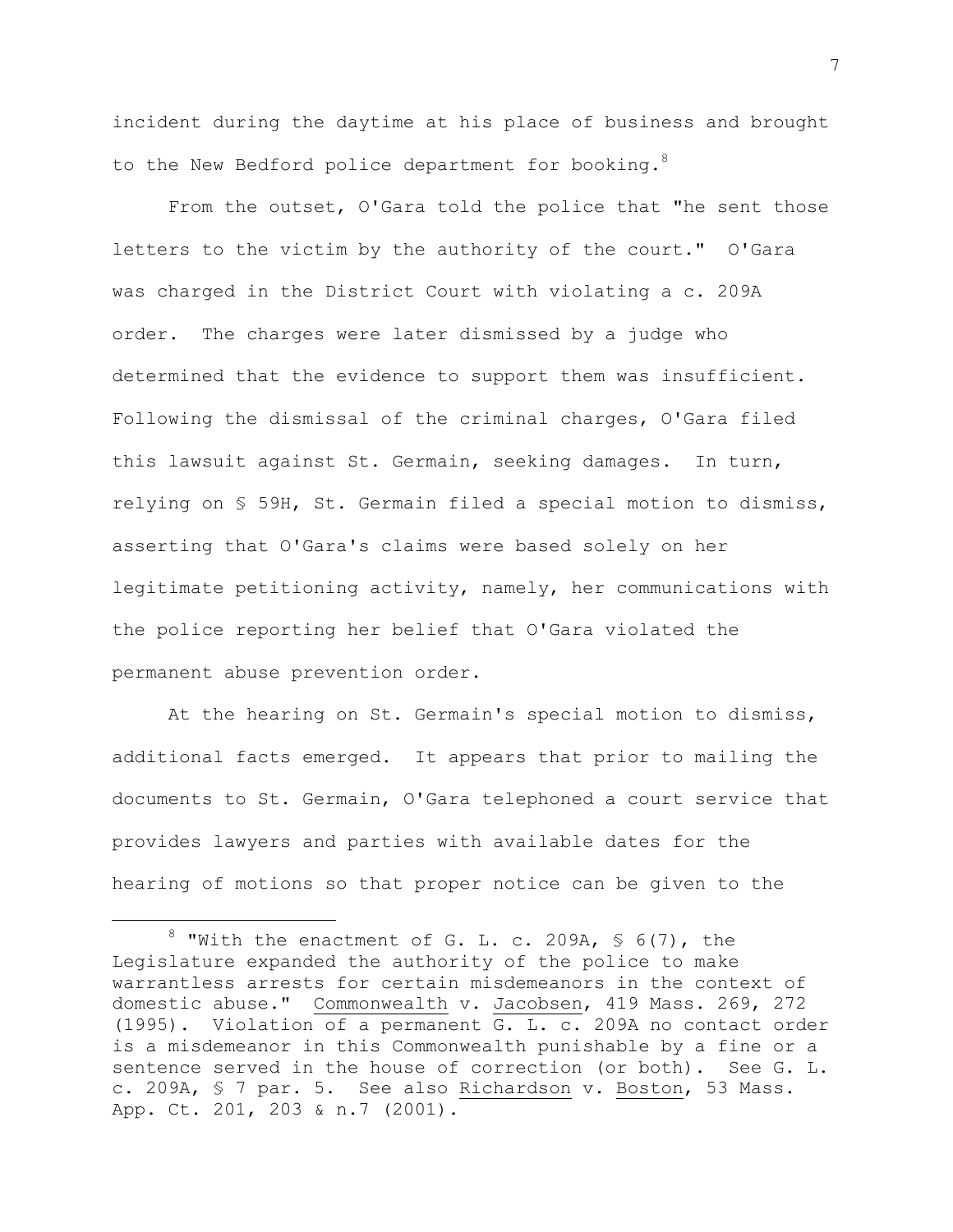other side, and learned that April 7, 2014, was an available date. Furthermore, it appears that O'Gara mailed the papers in question to the Probate and Family Court contemporaneously with mailing them to St. Germain, but the papers were misplaced by court personnel and not docketed by the registrar's office until after St. Germain and Officer Barker telephoned the court to verify that they existed and subsequent to O'Gara's arrest.

Discussion. 1. The legal framework governing the special motion to dismiss. General Laws c. 231, § 59H, provides a remedy for persons who find themselves targeted by a lawsuit based on their petitioning activity. See Duracraft Corp. v. Holmes Prods., Corp., 427 Mass. 156, 161 (1998) (Duracraft); Cardno Chemrisk, LLC v. Foytlin, 476 Mass. 479, 483-484 (2017) (Chemrisk). <sup>9</sup> The remedy provided by § 59H was designed to be inexpensive and quick, in the sense that the motion was designed to be heard before discovery is completed. See id. at 484. A § 59H special motion to dismiss must be filed within sixty days of service of the complaint. G. L. c. 231, § 59H fourth par. Upon a party's filing a § 59 special motion, the court "shall

 $9$  In the preamble to 1994 House Doc. No. 1520, the Legislature left no doubt of its purpose, stating, in relevant part, that the "full participation by persons and organizations and robust discussion of issues before legislative, judicial and administrative bodies and in other public fora are essential to the democratic process [and] that there has been a disturbing increase in lawsuits brought primarily to chill the valid exercise of the constitutional rights of freedom of speech and petition for the redress of grievances." Duracraft, supra.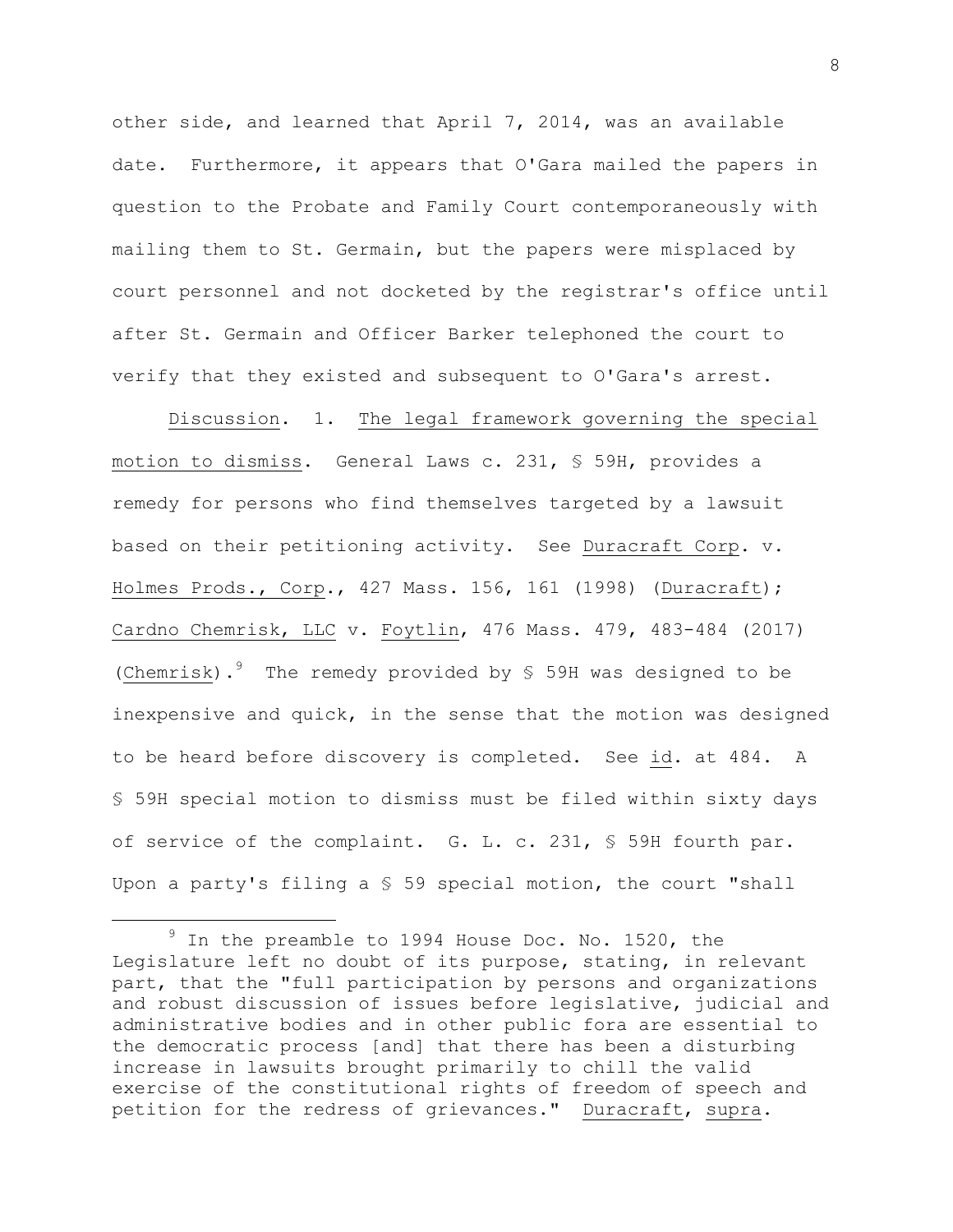advance any such motion so that it may be heard and determined as expeditiously as possible." Section 59H first par. The result is that § 59H motions are to be decided at the very early stages of a case and on the basis of a documentary record comprised of the pleadings and any affidavits, "stating the facts upon which the liability or defense is based." Ibid.

a. Definition of petitioning. As the Supreme Judicial Court recently explained, § 59H's definition of petitioning is "very broad," Chemrisk, supra at 484, shielding those who exercise their constitutional right to seek redress from the government for wrongs done to them or grievances that they suffered as citizens from retaliatory civil lawsuits. See Kobrin v. Gastfriend, 443 Mass. 327, 332-333 (2005) (Kobrin). $^{10}$ The shield established by § 59H has been described as "similar in purpose to the protections afforded public officials by the

 $10$  Petitioning under G. L. c. 231, § 59H sixth par., means:

<sup>&</sup>quot;[1] any written or oral statement made before or submitted to a legislative, executive or judicial body, or other governmental proceeding; [2] any written or oral statement made in connection with an issue under consideration or review by a legislative, executive or judicial body, or any other governmental proceeding; [3] any statement reasonably likely to encourage consideration or review of an issue by a legislative, executive, or judicial body or any other governmental proceeding; [4] any statement reasonably likely to enlist public participation in an effort to effect such consideration; or [5] any other statement falling within constitutional protection of the right to petition government."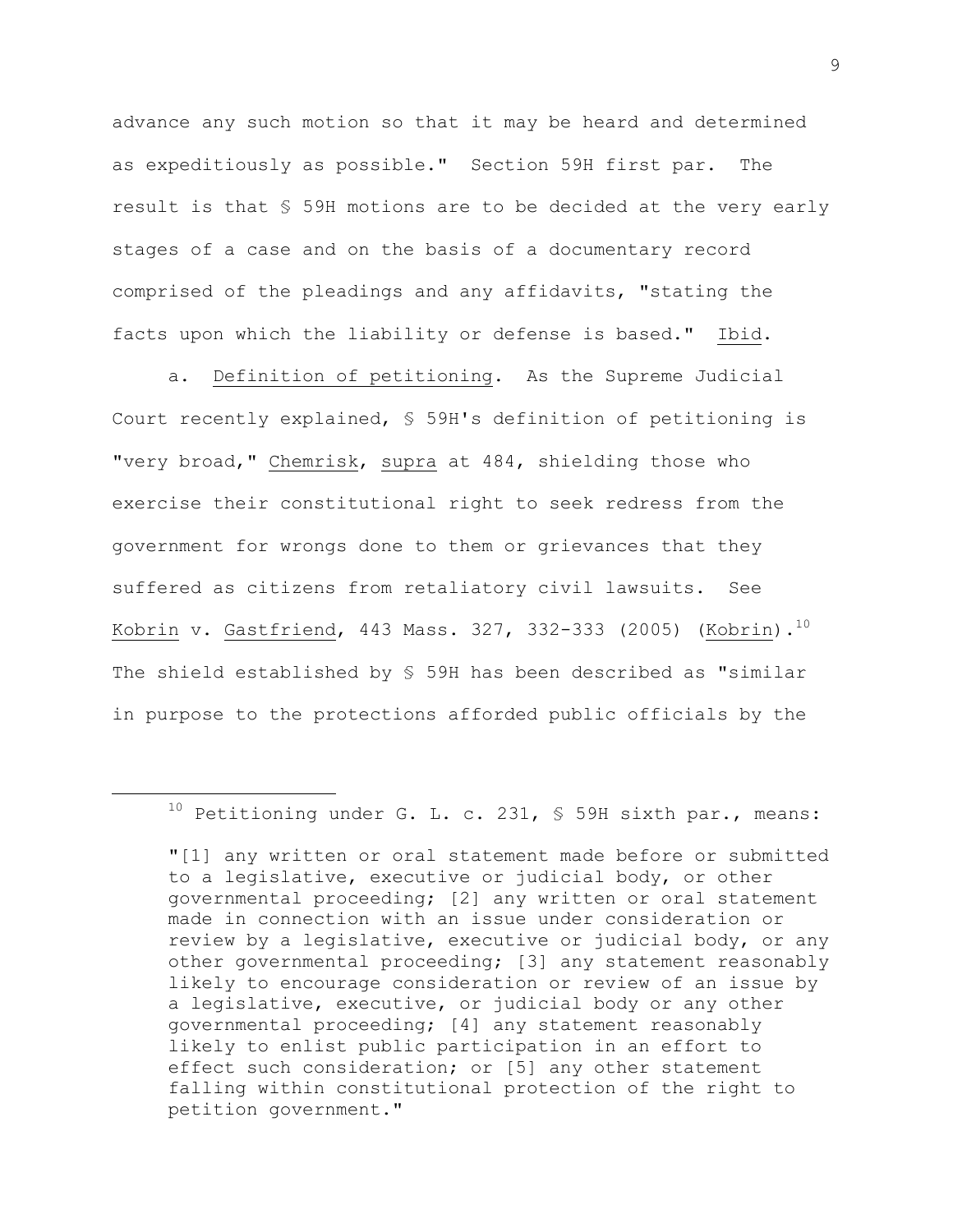doctrine of governmental immunity." Fabre v. Walton, 436 Mass. 517, 523 (2002) (Fabre).

The right of petition extends to all branches and departments of the government, at any level, Federal or State. See California Motor Transport Co. v. Trucking Unlimited, 404 U.S. 508, 510 (1972). Furthermore, § 59H covers petitioning activity regardless of whether it concerns a public or purely private matter. See McLarnon v. Jokisch, 431 Mass. 343, 347 (2000) (McLarnon).

b. Legal standard. In Chemrisk, supra at 484-485, the court reviewed the two-stage framework and shifting burdens that come into play in ruling on a § 59H motion. See Duracraft supra at 167-168; Benoit v. Frederickson, 454 Mass. 148, 153 (2009) (Benoit).

i. Movant's burden. First, the moving party, St. Germain, has the burden to demonstrate that the claims against her are "based on [her] petitioning activit[y] alone and have no substantial basis other than or in addition to the petitioning activit[y]." McLarnon supra at 348, quoting from Duracraft, supra. The statute is designed to protect expression "in which a party seeks some redress from the government." Kobrin, supra at 333. If the moving party fails to do so, the motion must be denied. Ibid.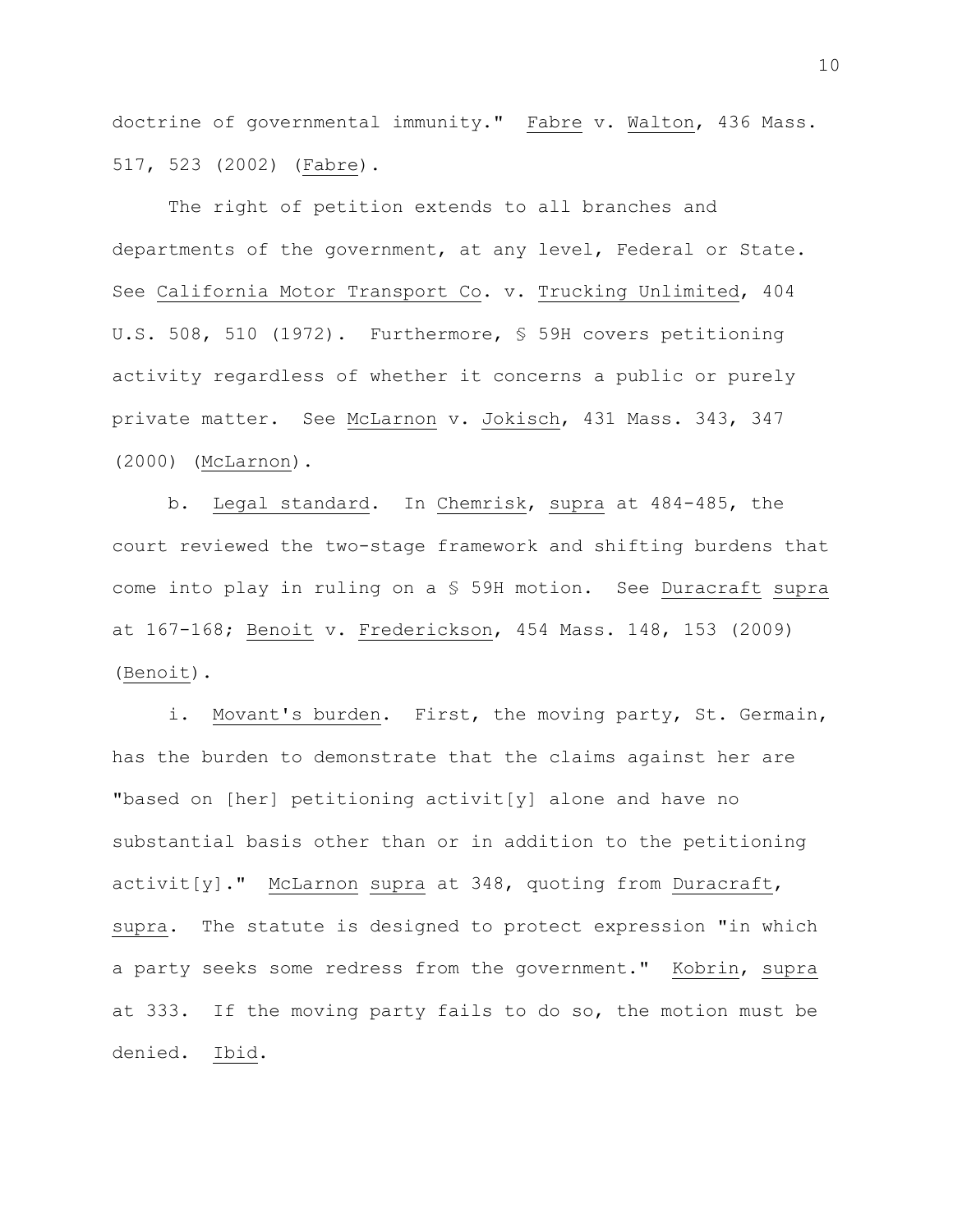ii. Opposing party's burden. If, however, the movant, St. Germain, meets her threshold burden, the burden shifts to the opposing party, O'Gara, to show, by a preponderance of the evidence,  $11$  that "(1) the moving party's exercise of its right to petition was devoid of any reasonable factual support or any arguable basis in law and (2) the moving party's acts caused actual injury to the responding party." Section 59H 1st par. If the opponent fails to make the requisite showing, the court "shall" allow the § 59H motion. Ibid.

2. Judge's ruling. In denying the § 59H motion, the judge did not follow the two-stage framework set forth in § 59H and determine whether St. Germain met her threshold burden to demonstrate that O'Gara's lawsuit was based exclusively on her petitioning activity. Instead, the judge reasoned that "[a]t this stage of discovery, and based on the sparse statements of facts, the court must conclude that the arrest, jailing and ultimately wrongful prosecution of [O'Gara] was based on a credible claim of injury caused by [St. Germain], and therefore not based entirely upon [St. Germain's] protected petitioning activity." We review the judge's ruling for an error of law or

 $11$  The preponderance of the evidence standard has been defined as the quantum of evidence that makes a certain proposition "appear more likely or probable in the sense that actual belief in its truth, derived from the evidence, exists in the mind or minds of the tribunal notwithstanding any doubts that may still linger there." Sargent v. Massachusetts Acc. Co., 307 Mass. 246, 250 (1940).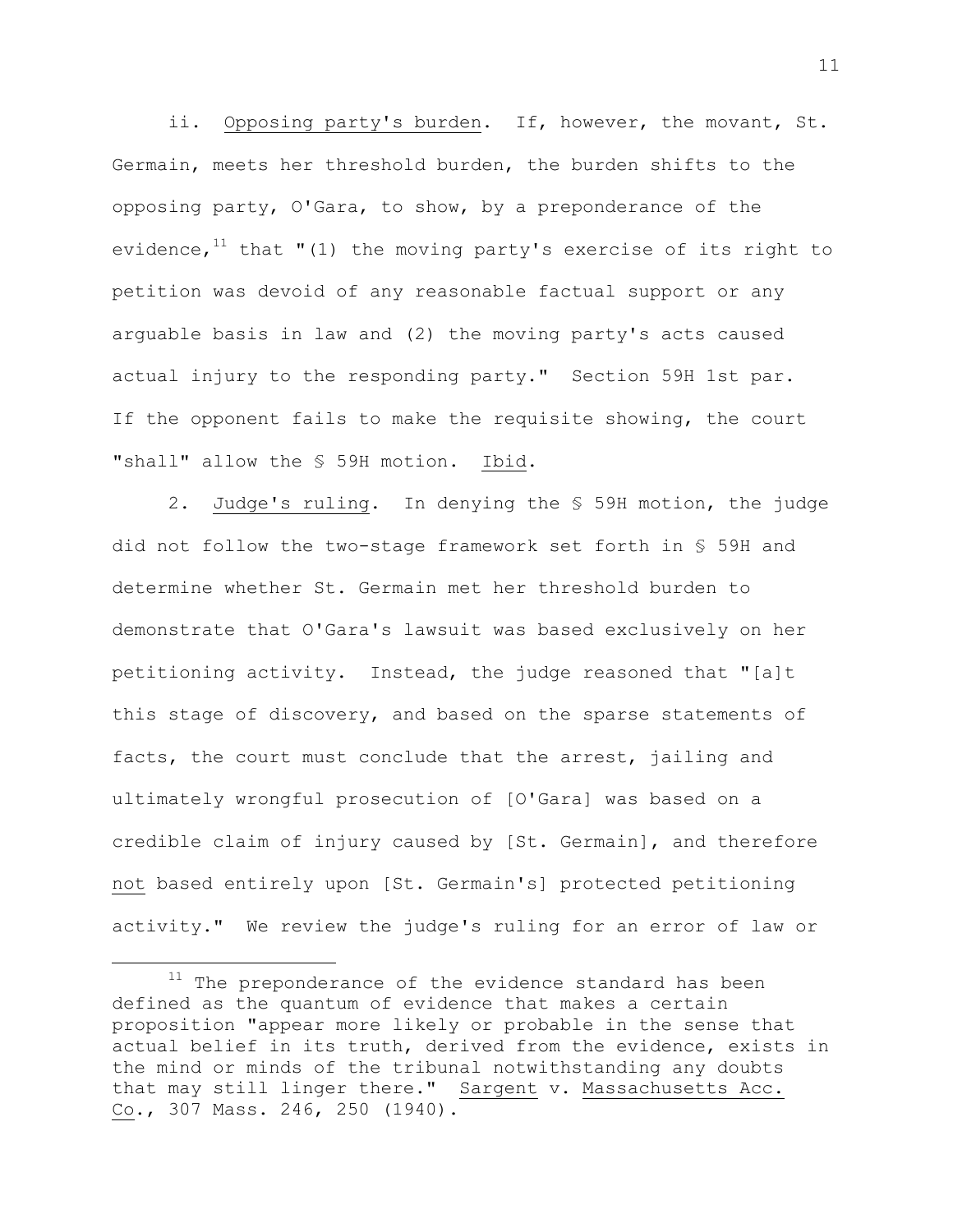an abuse of discretion. See Marabello v. Boston Bark Corp., 463 Mass. 394, 397 (2012).

3. Application of the legal framework to the facts. In ruling on a § 59H motion, the judge's role is not to decide whether the opponent's pleading -- i.e., the complaint, cross claim or counterclaim -- plausibly suggests an entitlement to relief so as to withstand a motion to dismiss under Mass.R.Civ.P. 12(b)(6), 365 Mass. 754 (1974). $^{12}$  Rather, the judge's focus must be solely on "the conduct complained of, and, if the only conduct complained of is petitioning activity, then there can be no other 'substantial basis' for the claim." Office One, Inc. v. Lopez, 437 Mass. 113, 122 (2002) (Lopez), quoting from Fabre, 436 Mass. at 524.

a. Stage one. The first question that must be addressed is whether St. Germain engaged exclusively in petitioning activity. In this case, neither party requested further discovery on the anti-SLAPP motion. See Keegan v. Pellerin, 76 Mass. App. Ct.186, 190 (2010) (Keegan). While we agree with the judge that St. Germain's § 59H motion was filed at a very early stage in the case and the factual record is limited, we do not agree that further discovery was necessary before a ruling could be made on the motion. The anti-SLAPP statute was designed to

 $12$  See Iannacchino v. Ford Motor Co., 451 Mass. 623, 635 (2008).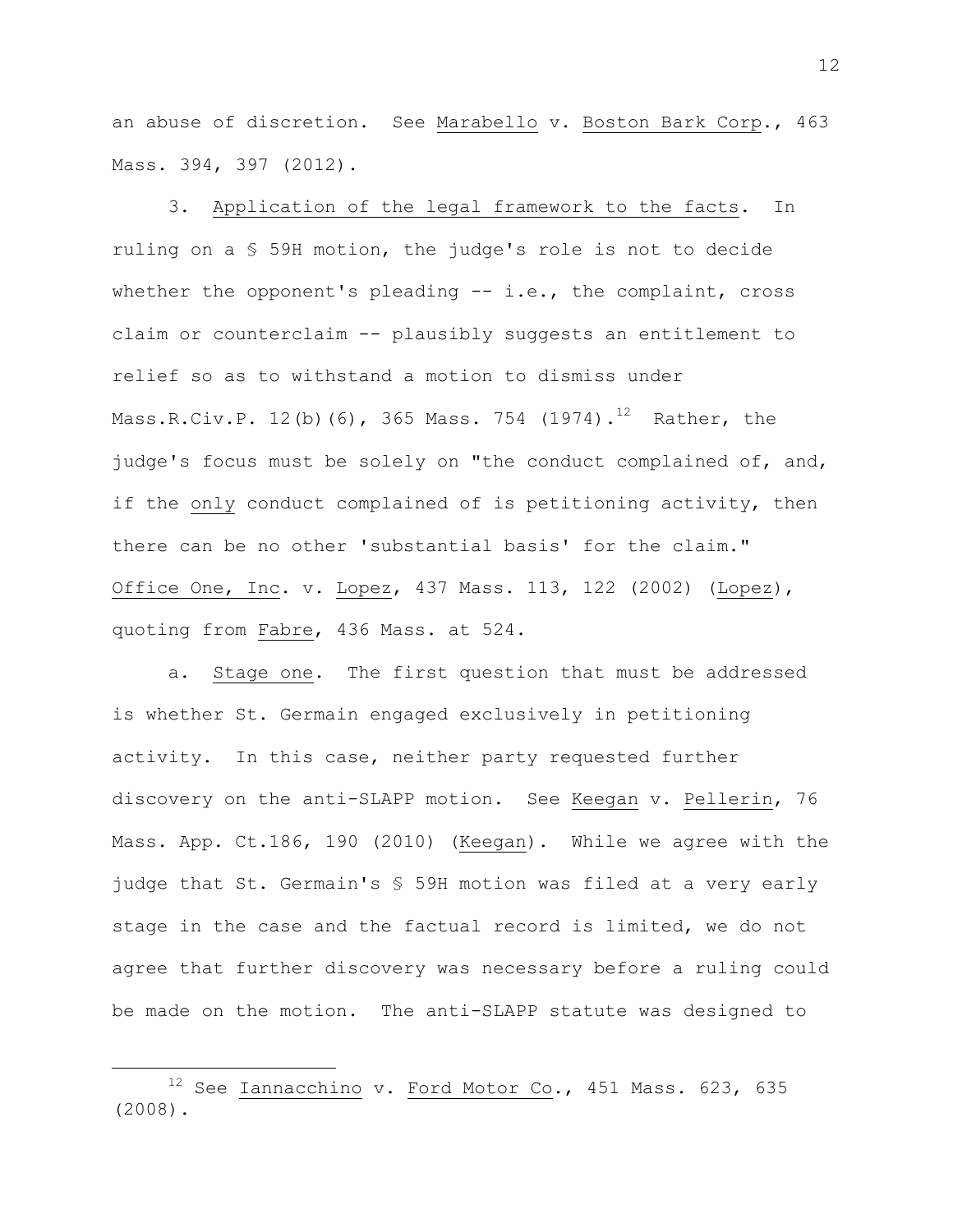provide a prompt and inexpensive remedy in all cases in which it is properly invoked. Duracraft, 427 at 161.

When a person reports suspected criminal activity to the police, she is engaging in constitutionally-based petitioning activity for purposes of G. L. c. 231, § 59H. See Keegan, supra (alerting police of suspected crime is conduct that is "firmly protected" by  $\frac{13}{13}$  See also Wenger v. Aceto, 451 Mass. 1, 5-6 (2008) (Wenger) (filing criminal complaint is protected petitioning activity); Benoit, 454 Mass. at 153 (report of rape to police is petitioning activity); McLarnon, 431 Mass. at 347 (request made of court to issue c. 209A protection order is exercise of petition right); Fabre, 436 Mass. at 523 (same). $^{14}$ The question is not whether St. Germain was motivated by hostility toward O'Gara. An inquiry into the moving party's state of mind or motive is not a part of § 59H's threshold

<sup>&</sup>lt;sup>13</sup> Here, as in Keegan, supra, O'Gara does not allege that St. Germain spoke about the matter to anyone other than police. Contrast Burley v. Comets Community Youth Center, Inc., 75 Mass. App. Ct. 818, 821–824 (2009).

 $^{14}$  This is the predominant view throughout the United States. See, e.g., Gable v. Lewis, 201 F.3d 769, 771 (6th Cir. 2000) (submission of complaint and criticisms to police department is protected petitioning activity under First Amendment); United States v. Hylton, 558 F.Supp. 872, 874 (S.D. Tex 1982) (same); Estate of Morris v. Dapolito, 297 F.Supp.2d 680, 692 (S.D. N.Y. 2004) (verified criminal complaint is petitioning under First Amendment); Curry v. State, 811 So. 2d 736, 743 (Fla. Dist. Ct. App. 2000) (same); Arim v. General Motors Corp., 200 Mich. App. 178, 191 (Mich. App. 1994) (assistance and cooperation with law enforcement operation was protected petitioning under First Amendment).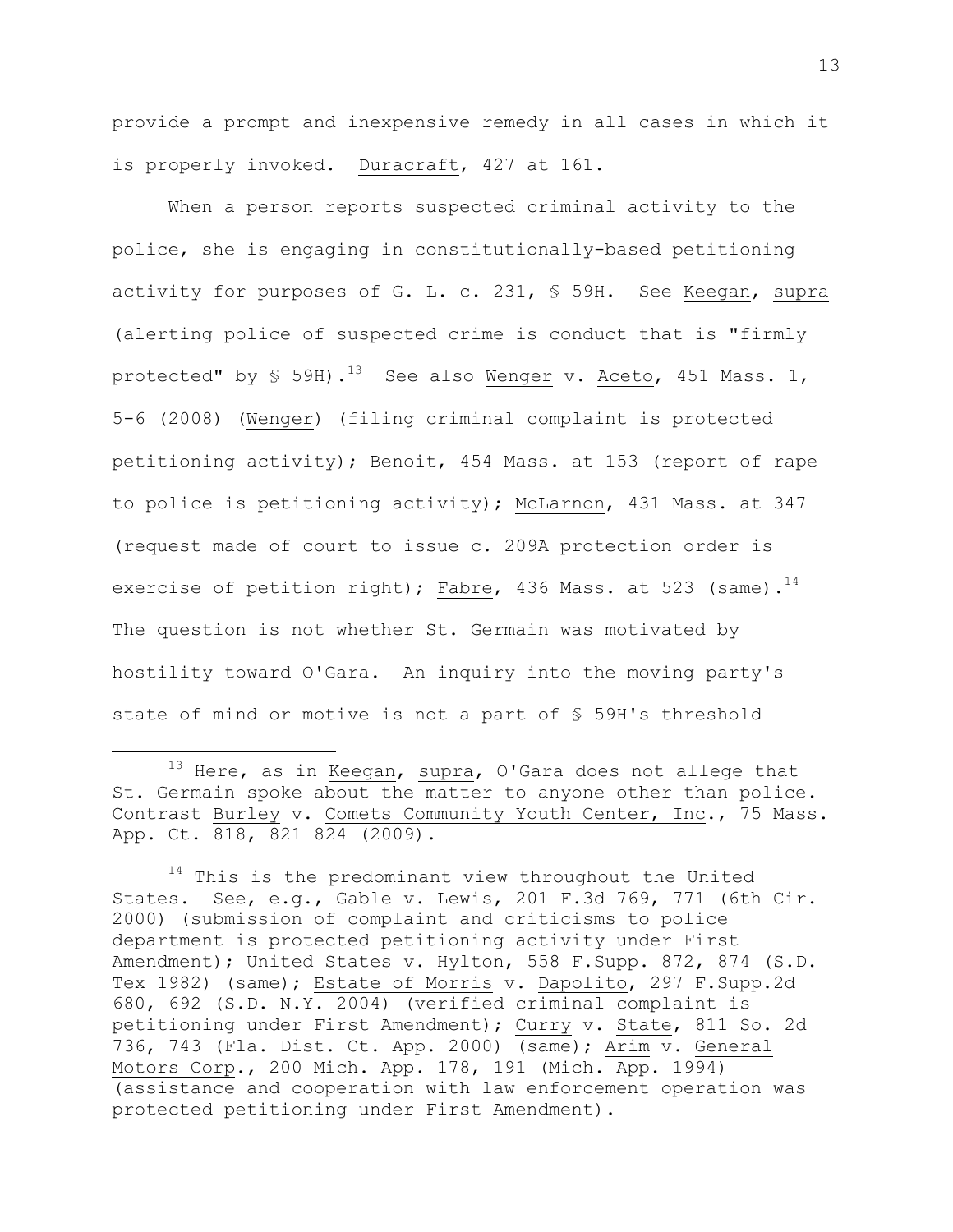inquiry. See Lopez, supra at 122 ("motive behind the petitioning activity is irrelevant at this initial stage"); Hanover v. New England Regional Council of Carpenters, 467 Mass. 587, 590 n.6 (2014) (Hanover); Polay v. McMahon, 468 Mass. 379, 386 (2014).<sup>15</sup> It suffices to say that "[w]e care not whether a [party] seeking dismissal under the anti-SLAPP statute is 'sincere' in his or her statements; rather, our only concern, as required by the statute, is that the [moving party] be truly 'petitioning' the government in the constitutional sense." Kobrin, 443 Mass. at 338 n.14. $^{16}$  Furthermore, an examination of O'Gara's civil lawsuit reveals that, despite the fact that he alleged multiple causes of action and harm to him personally and

L,

<sup>&</sup>lt;sup>15</sup> This is consistent with United States Supreme Court precedent. In Eastern R.R. Presidents Conference v. Noerr Motor Freight, Inc., 365 U.S. 127, 139 (1961), the Court observed that "[t]he right of the people to inform their representatives in government of their desires with respect to the passage or enforcement of laws cannot properly be made to depend upon their intent in doing so."

 $16$  A person does not have a right, however, to make a false report to a police officer. General Laws c. 269, § 13A, makes it a crime to "intentionally and knowingly make[ ] or cause[ ] to be made a false report of a crime to police officers." In order to be prosecuted under § 13A, "the defendant has to have made a substantially inaccurate accounting of a crime, not just have reported some untrue detail related to it." Commonwealth v. Fortuna, 80 Mass. App. Ct. 45, 52 (2011). To convict a person under § 13A, the Commonwealth must prove that the person knew the report she was making was false. Commonwealth v. Salyer, 84 Mass. App. Ct. 346, 353 (2013). We express no opinion on the analysis that would apply to a special motion to dismiss under § 59H in response to a civil lawsuit alleging that the defendant made a knowingly false report to the police.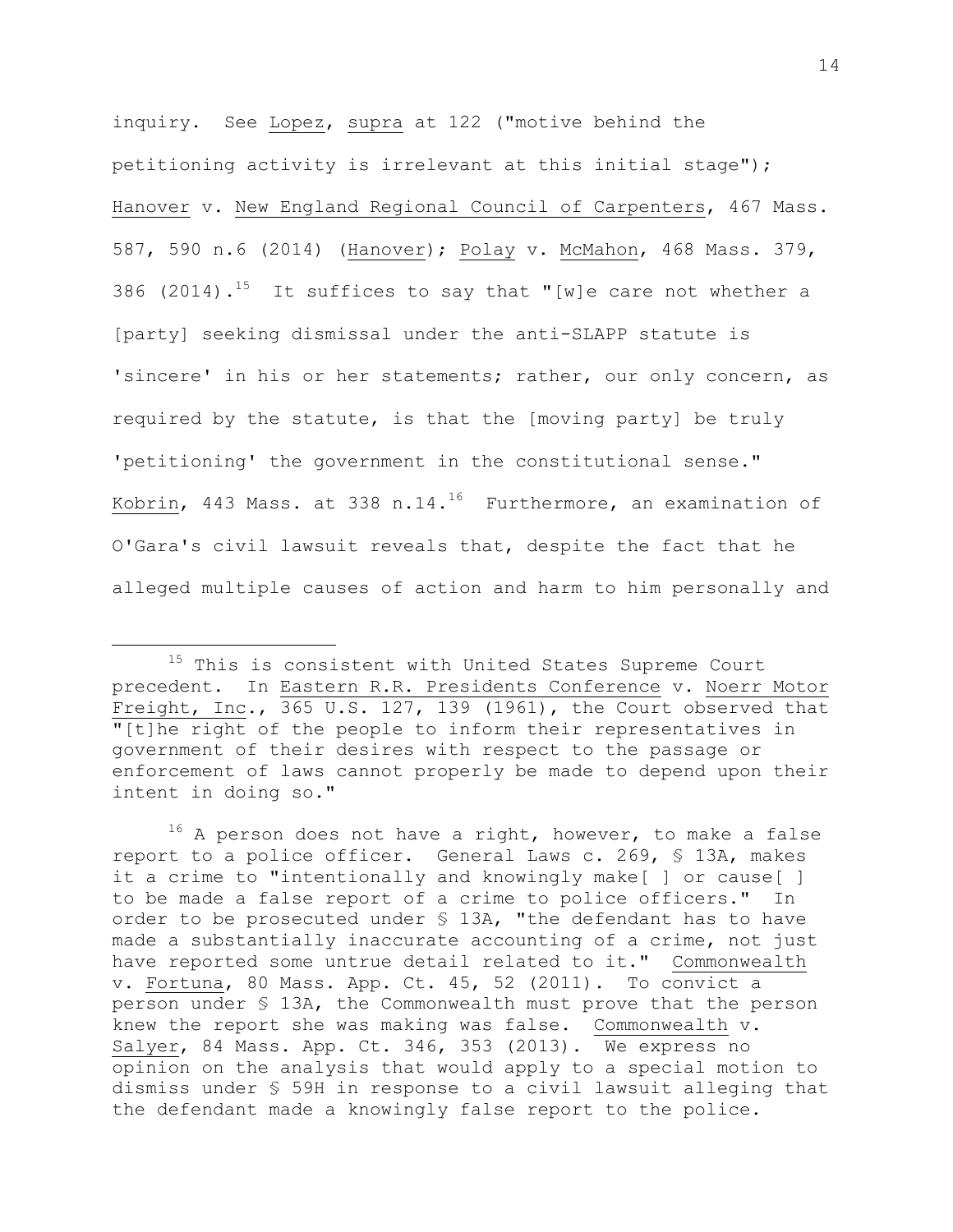professionally, his allegations all stem from St. Germain's petitioning activity.

b. Stage two. Because St. Germain met her initial threshold burden, the judge should have moved on to stage two of the § 59H framework and determined whether O'Gara met his burden to establish by a preponderance of the evidence that "no reasonable person could conclude" that St. Germain's report to the police was supported either in fact or in law. North Am. Expositions Co. Ltd. Partnership v. Corcoran, 452 Mass. 852, 865–866 (2009).

O'Gara does not deny that St. Germain and Officer Barker made telephone inquiries to the Probate and Family Court and were told by someone that there was no record of O'Gara's motion on file. In an effort to meet his responsive burden of proof at the second stage of the inquiry required by § 59H, O'Gara maintains that St. Germain's report to the police was false, because no one at the Probate and Family Court told her that the papers mailed by O'Gara were falsified, and because the permanent abuse prevention order did not expressly require that notifications of court proceedings mailed to St. Germain must contain the court stamp indicating that they first had been filed with the registrar's office.

The core of O'Gara's argument in opposition to St. Germain's § 59H motion was that as a result of her "falsely and

15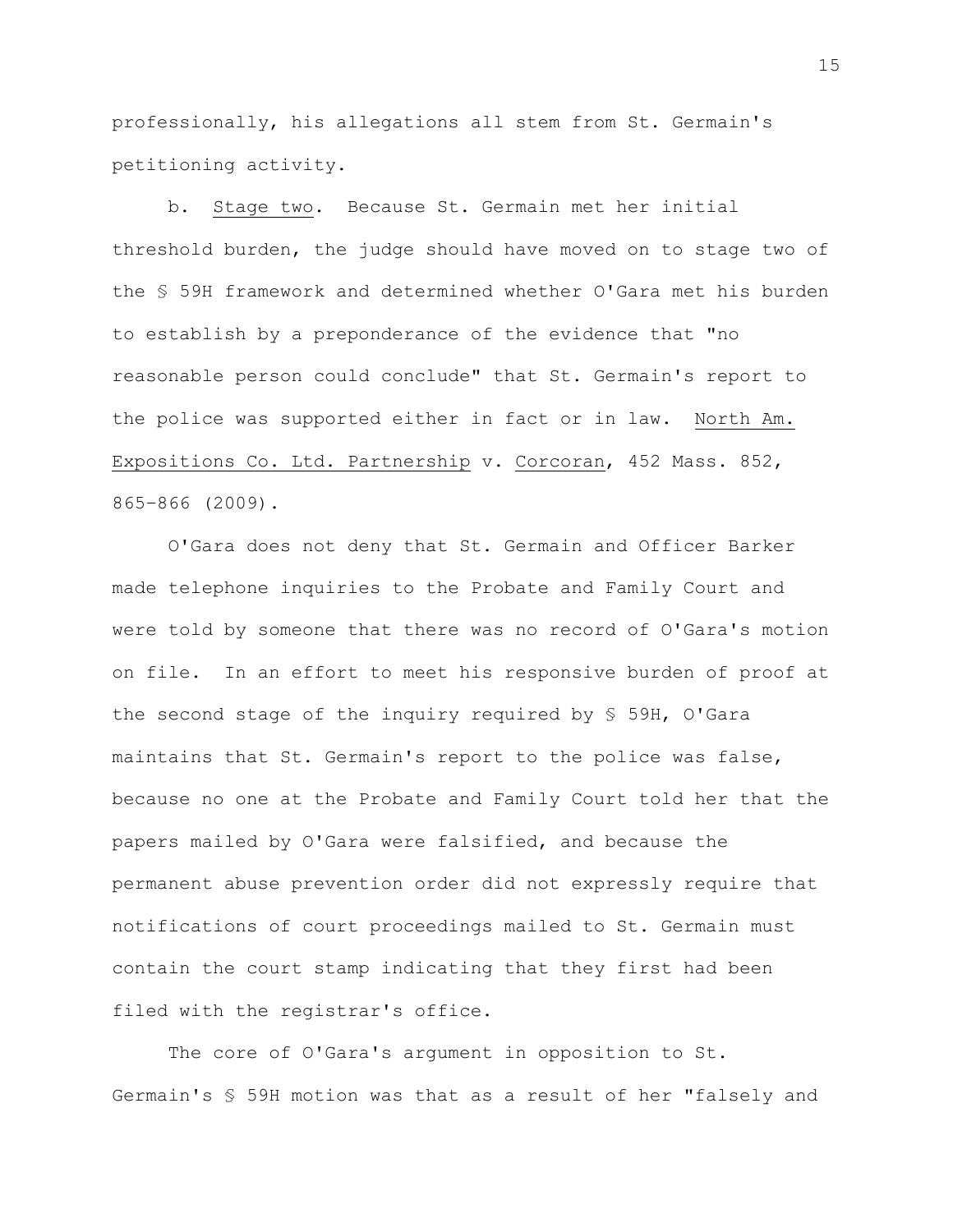maliciously" reporting to the police that O'Gara violated the abuse prevention order, he was arrested without probable cause. He alleged that this caused damage to him personally and to his business interests because he was arrested at work. He also alleged that St. Germain was motivated by a desire to cause him injury. Such an inference could be drawn (in his view) from the content of St. Germain's statements, which he alleged were "calculated to inflict criminal liability." In short, O'Gara maintains that this was an instance of "sham" petitioning, insofar as St. Germain informed the police of a violation of c. 209A when allegedly "she knew from the express provisions of the  $[0]$  rder itself that there was no violation."<sup>17</sup>

This argument fails to meet its mark for several reasons. In terms of whether St. Germain had a reasonable basis in law for her petitioning activity, the question is not whether the permanent restraining order required O'Gara to have his motions stamped as received by the registrar's office of the Probate and Family Court before putting them in the mail to St. Germain. It

 $17$  O'Gara complains that St. Germain wrongfully (a) suggested to Officer Barker that "the absence of a [c]ourt stamp on the [two motions mailed to her] was a violation of the [p]ermanent [o]rder when there was no such legal requirement," (b) "misrepresent[ed] to the officer that [O'Gara's] motion was 'falsified'" even though that was not the case; and (c) bolstered her police statement by falsely representing that "a nonpetitioning third party's anti[h]arassment [o]rder had been violated" by him.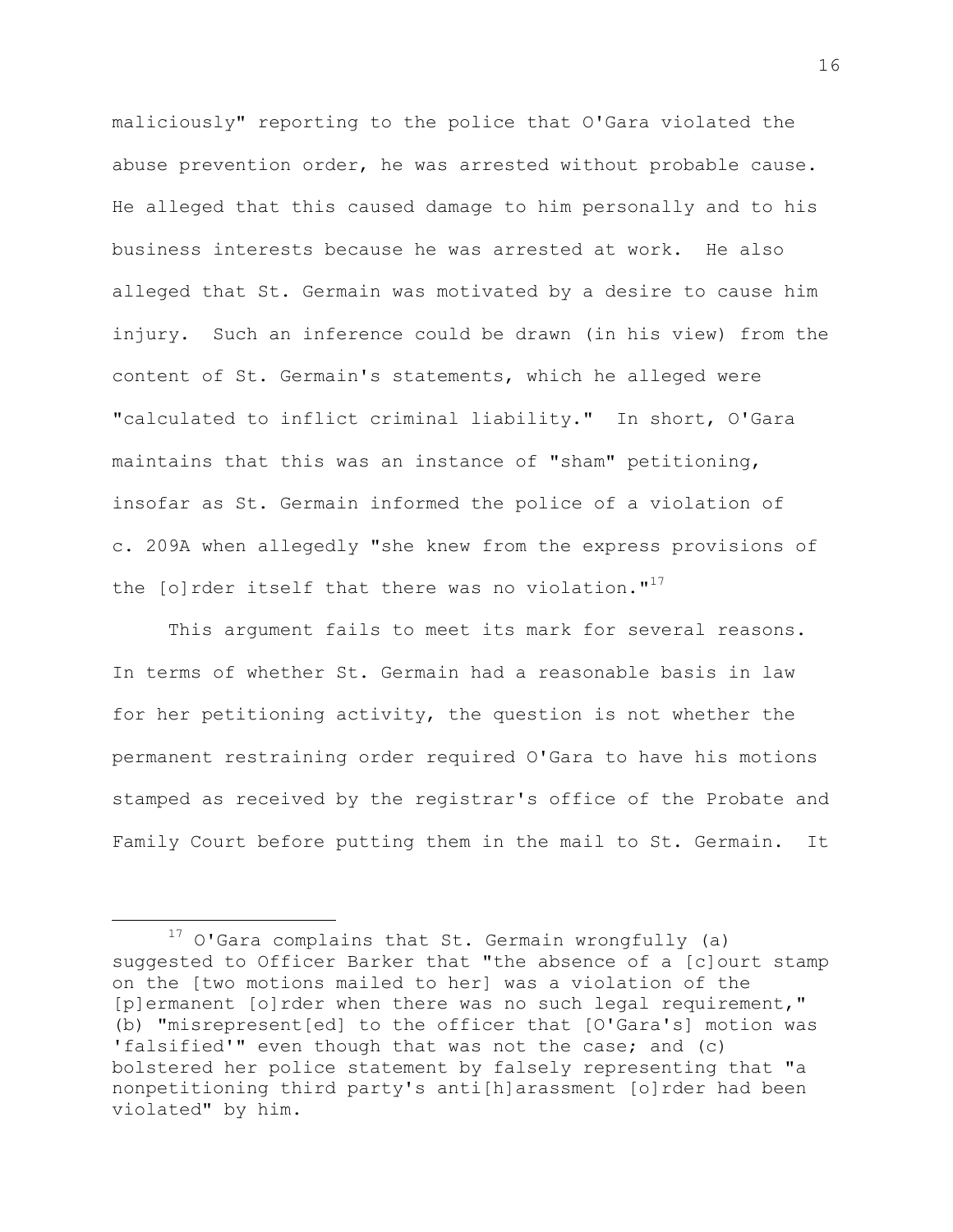did not.<sup>18</sup> However, as long as a reasonable person could conclude there was a legal basis for the petitioning activity, the party opposing the motion to dismiss has failed to meet his legal burden to demonstrate that the petitioning activity lacked any basis in law. See Wenger, 451 Mass. at 7. See also Baker v. Parsons, 453 Mass. 543, 555 n. 20 (2001). Here, St. Germaine was wholly within her rights to protect herself by questioning

i<br>L

It should be noted that, after the events that are the subject of this appeal, the court ordered O'Gara to obtain court approval before serving any motions or pleadings on St. Germain.

 $18$  The chain of events we describe exposes a risk for those who are bound by a restraining order that includes a no contact provision, and who attempt to serve the protected party with process in the case by mailing. As we noted earlier in the text, unless a judge orders otherwise, G. L. c. 209A permits a party who is not permitted to contact the protected party to serve the protected party with a motion in the case by mail. There is no express requirement in such a case that the party making service first file his pleading with the court and then, and only then, mail a stamped or endorsed copy of the pleading to the protected party. What is currently required, as printed on the standard form used for G. L. c. 209A orders, is that the mailing to the protected party must be a notice of a court proceeding. This certainly suggests that the party making service of a pleading must first contact the court which issued the protective order before mailing anything to the protected party. However, as the facts in this case illustrate, obtaining a date from the court for a hearing on a motion and then mailing the motion papers to the protected party and mailing or delivering them to the court may not ensure that the protected party and the police will be aware that a court proceeding is pending and that the mailing is not in violation of the no contact provision of the protective order. Since this issue could arise in any department that issues protective orders, the Chief Justice of the Trial Court may wish to consider whether a procedure should be established to ensure that a protected party and the police can differentiate between a mailing that is a genuine notice of a court proceeding and one that is not.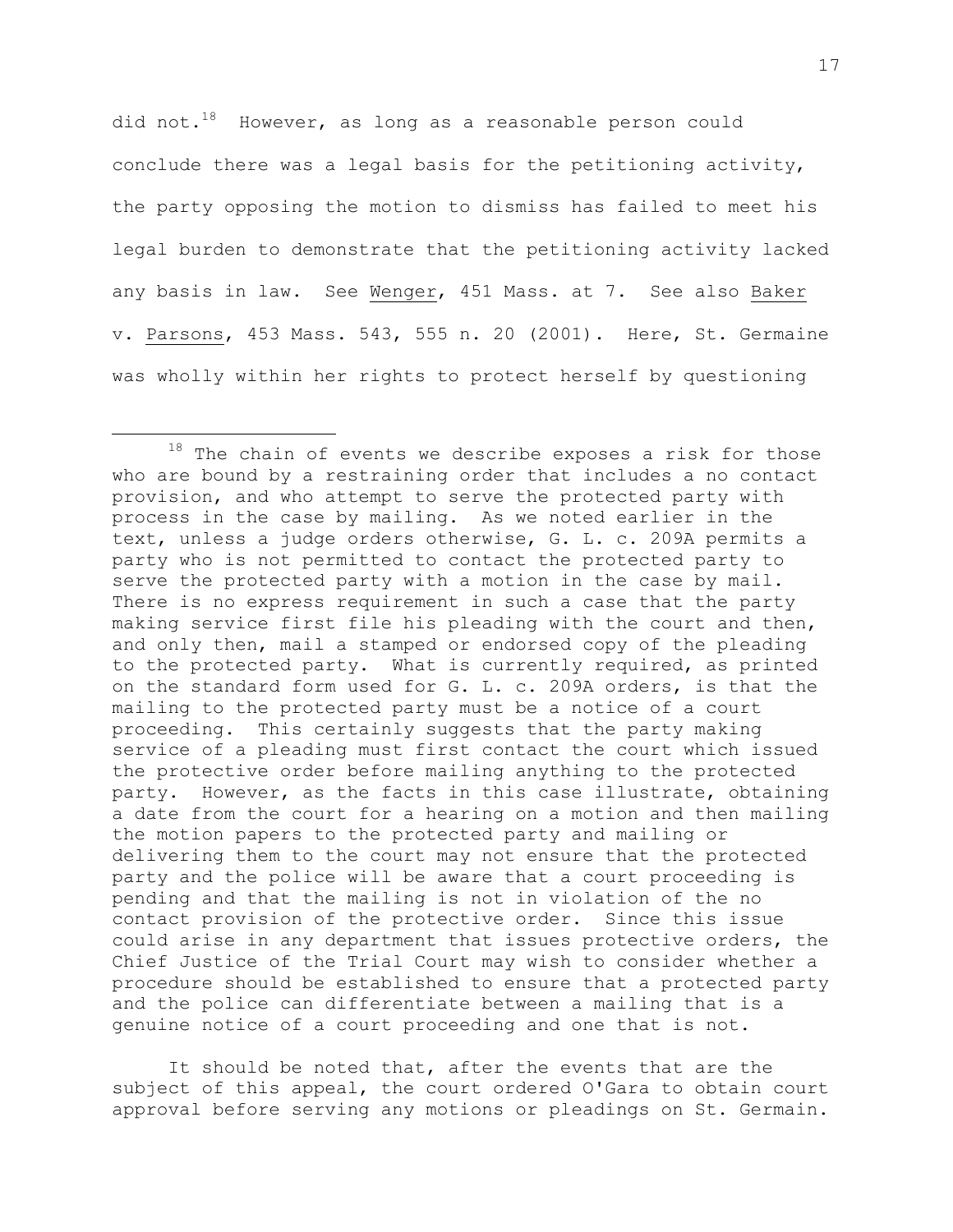whether the papers O'Gara sent, which did not contain a court stamp,  $19$  were authentic notices of "court proceedings" as that phrase appears in the text of the permanent restraining order. Thus, whether St. Germain was informed by court personnel that the documents mailed to her had been falsified, is beside the point.

Even if we assume, as O'Gara alleges in his complaint, that St. Germain was not told that the papers O'Gara mailed to her were falsified, the independent investigation conducted by Officer Barker, who did contact the Probate and Family Court, makes clear that there was a factual basis for St. Germain's belief that O'Gara violated the permanent restraining order by mailing her documents other than those that are a notification of court proceedings. Officer Barker also was informed that the papers mailed to St. Germain "were not logged in the courts and do not exist." As O'Gara's counsel rightly conceded at argument, what the police learned from the Probate and Family Court "more or less" confirmed what St. Germain supposedly told the police. The fact that the parties and the police later discovered that O'Gara's motion had been misplaced and had not

 $19$  St. Germain's allegation that the lack of a court-stamp was a break from O'Gara's past practice only heightens her question but it is not a requirement.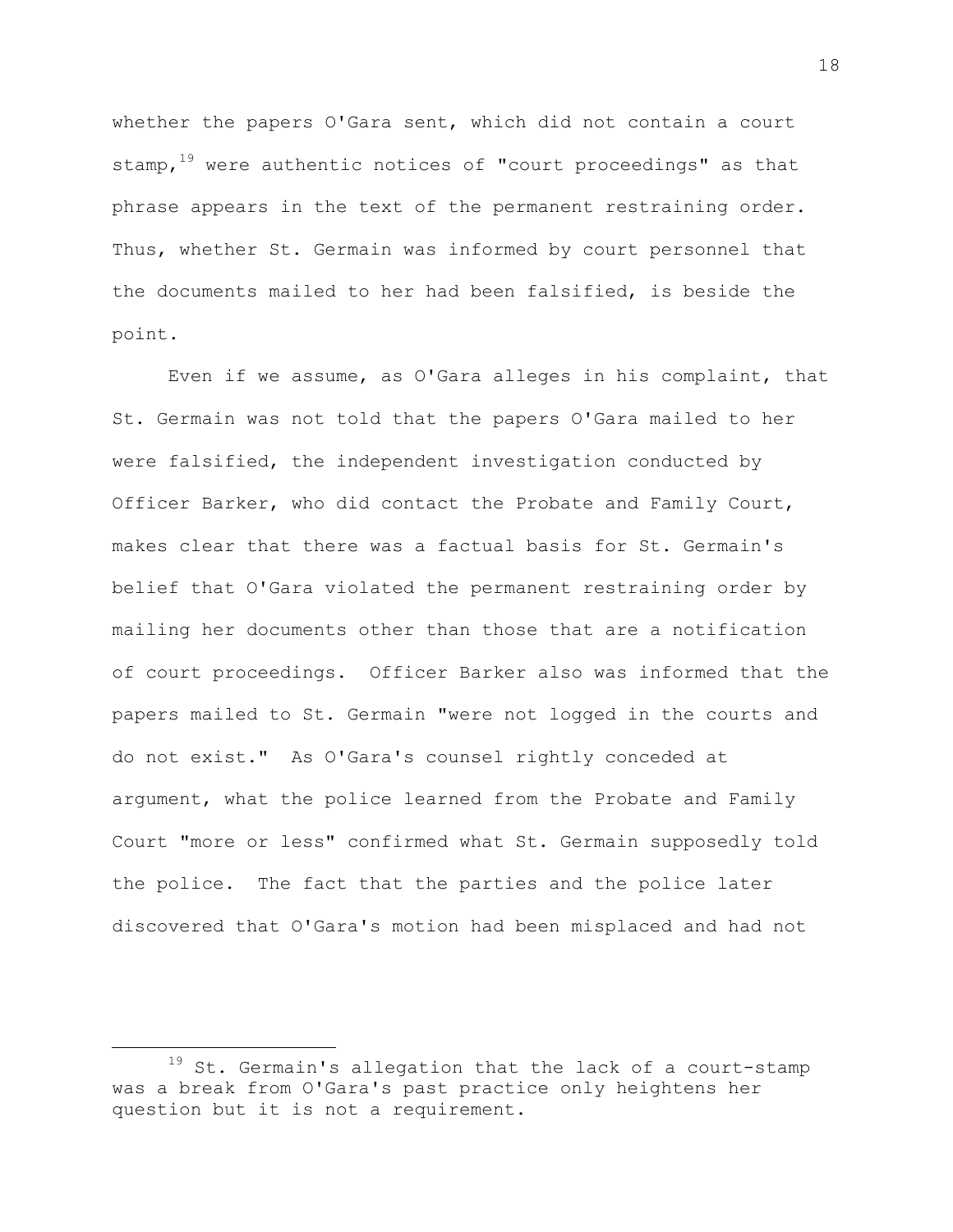been docketed at the time Officer Barker called the Probate and Family Court, again, is beside the point.<sup>20</sup>

Conclusion. The evidence in the record before us indicates that St. Germain had a legitimate basis for her concern that the protective order had been violated, and a right to ask the police for assistance. The police response, in turn, was prompt, and deliberate.  $21$  Because O'Gara's lawsuit was based entirely on St. Germain's petitioning activity, her [s]pecial [m]otion to dismiss under G. L. c. 231, § 59H, should have been allowed. Therefore, the order denying the [s]pecial [m]otion to dismiss is reversed , and the case is remanded for the entry of a new order dismissing O'Gara's complaint, which shall include an award of reasonable attorney's fees and costs pursuant to

 $20$  For these reasons, even though the judge did not undertake the two-stage analysis required by § 59H, we believe this case is like Chemrisk, in that "only one conclusion is possible on this record." Chemrisk, 476 Mass. at 489 n.15.

 $21$  The parties in this case both refer to G. L. c. 209A, § 6(7), which provides, in part, that a police officer "shall . . . arrest any person a law officer witnesses or has probable cause to believe has violated a temporary or permanent vacate, restraining, or no-contact order." It is sufficient for us to note that probable cause has been defined as "a relatively low threshold 'requiring only sufficiently trustworthy information to instill in a reasonable person the requisite belief of criminality.'" Young v. Boston University, 64 Mass. App. Ct. 586, 589 (2005), quoting from Richardson v. Boston, 53 Mass. App. Ct. 201, 206 (2001). See Commonwealth v. Santaliz, 413 Mass. 238, 241 (1992).